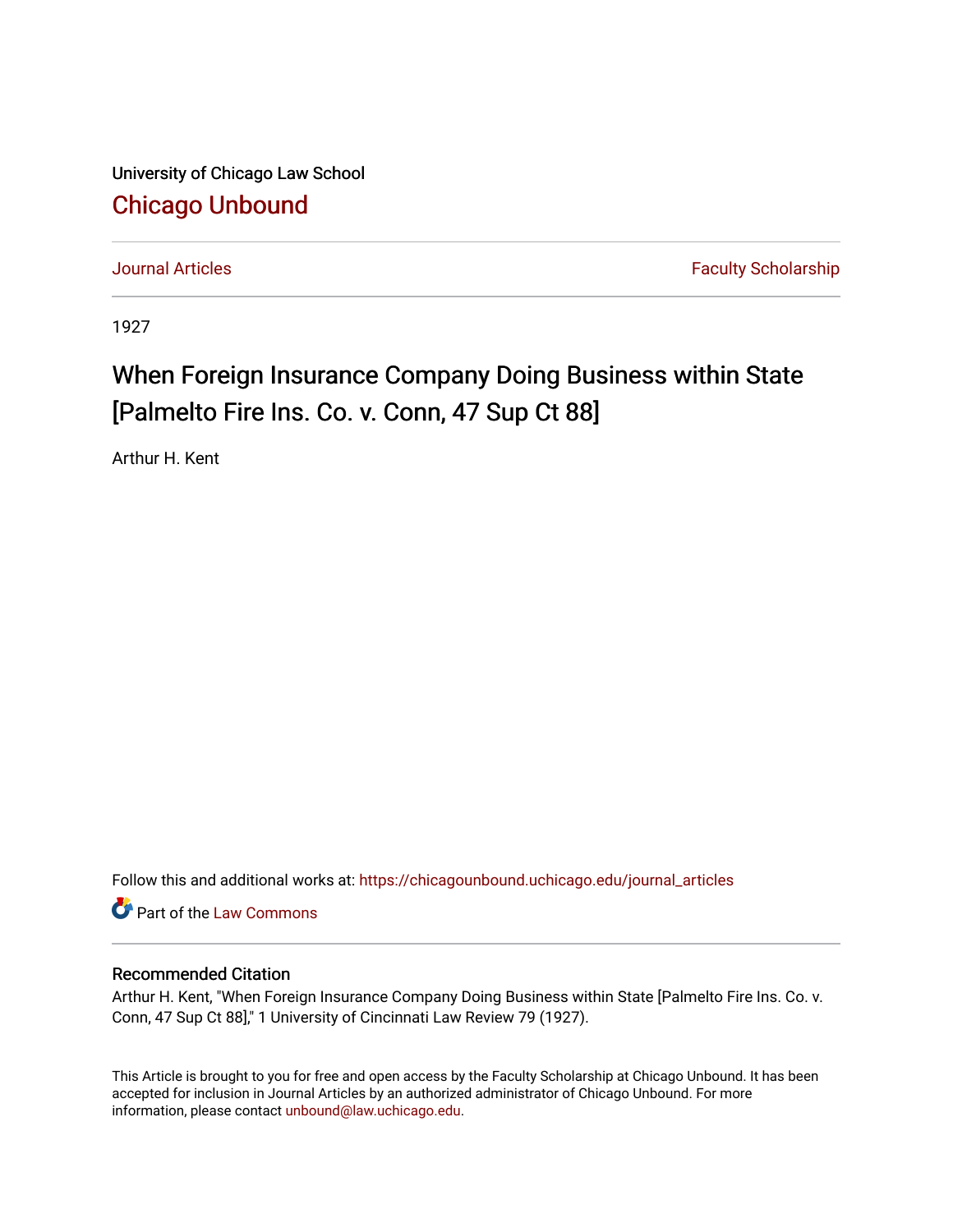The decision in this case has been deservedly regarded as one of far reaching import. Some critics have been concerned about its potentialities in disrupting the merit system, but it is doubtful if such fears are justified. As pointed out by the Chief Justice, the merit system operates in the realm of those inferior officers appointed by heads of departments and should thus not be affected. If the time should come when Congress thinks it desirable to extend it to some of the inferior officers now excluded -such as collectors of internal revenue, postmasters, and othersthey could readily be removed from possible danger, by legal transferrence of the power to appoint from the President and Senate to the heads of departments. In other directions, however, the results of the decision are likely to be felt. In establishing the numerous boards and commissions that populate the city of Washington today Congress has uninformly adhered to the policy of making them continuous bodies with longer tenures than that of the President, and with the avowed purpose of enabling them to perform their functions, sometimes quasijudicial in nature, independently of control from the Presidential office. Among such boards may be mentioned the Interstate Commerce Commission, the Federal Trade Commission, the Federal Reserve Board, the Shipping Board, and many others. The same may be said of the Comptroller General. Under the act of 1921, he is subject to removal only by impeachment or joint resolution of Congress, but it is difficult to see how these restrictions could protect him should the President desire to oust him. Since all these officers are appointed by the President and Senate, they fall within the general line of reasoning pursued in the majority opinion and would thus be subject to removal exclusively by the President without restrictions imposed by Congress. Presidential control over this type of executive officer can be greatly enhanced by the doctrine of this case.

C. **0.** GARDNER.

**CONSTITUTIONAL** LAW - INSURANCE - **WHEN** FOREIGN INSUR-**ANCE COMPANY DOING BUSINESS WITHIN STATE** 

The extent of the power of a state over foreign corporations engaged in business within its borders has been a fruitful source of litigation both in federal and state courts. That question was involved in an interesting way in the recent case of *Palmetto Fire*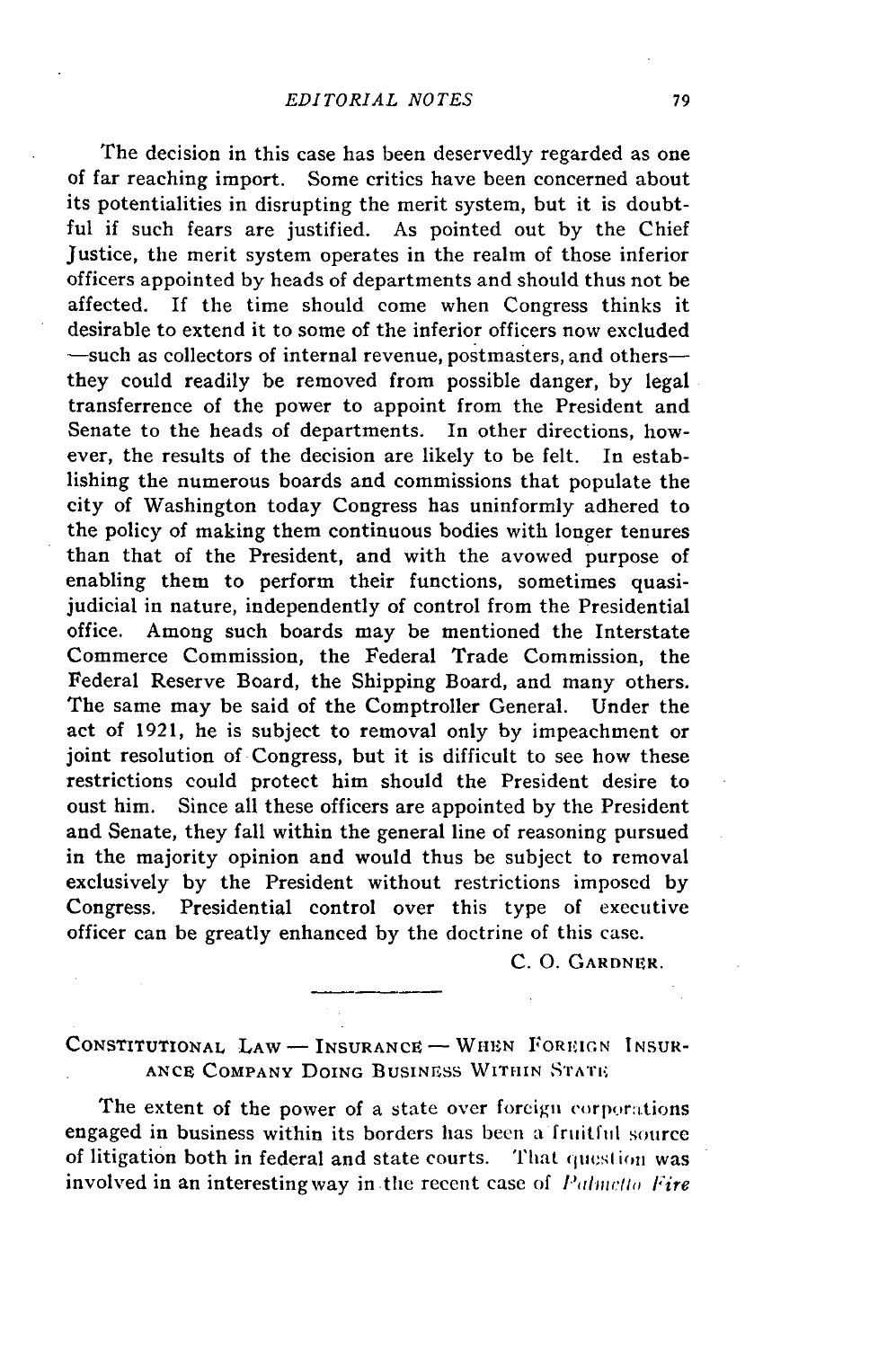*Ins. Co. v. Conn,* 47 Sup. Ct. 88 (U. **S.** 1926), affirming 9 Fed. (2d) 202 (1925).

The Palmetto Fire Ins. Co., a South Carolina corporation, licensed to do business in Ohio, made in Michigan a so-called open contract of insurance with the Chrysler Sales Corporation, a Michigan corporation organized to distribute the Chrysler automobile, whereby the Palmetto Co. agreed to issue certificates of insurance to purchasers of Chrysler cars wherever sold. The contract provided that the Chrysler Co. should collect from its dealers in the various states, whenever cars should be delivered to them, the amount of the premiums for such insurance, and the dealers in turn should collect a like amount from purchasers of cars as a part of the purchase price. It further provided that the Chrysler Co. should make a monthly report of sales and remittance of premiums so collected to the Insurance Co. which would issue certificates direct to the purchasers. The Chrysler dealers in Ohio were not authorized to act as agents of the Palmetto Co. in the manner provided by the Ohio statutes. The defendant Conn, State Insurance Commissioner of Ohio, insisted that the above plan was in violation of the provisions of Gen. Code Ohio, section 5438, prohibiting the insurance of property in the state, except by legally authorized agents, and section 5433, which taxes business lawfully done there, and for that reason cancelled the license of the Palmetto Co. That Company thereupon brought suit in the federal district court for an injunction, which was denied. Upon appeal to the Supreme Court, the Court, speaking through Mr. Justice Holmes, held that this open contract plan was in violation of the Ohio statutes, and that such violation justified the revocation of the plaintiff's license.

It might be well, before passing to an analysis of the decision in the instant case, to determine in a general way, by a brief review of the decisions, to what extent corporations are protected by the guarantees of the Federal Constitution. It was laid down at a relatively early date that a corporation is not a citizen within the meaning of the privileges and immunities clause of Article IV, Section 2, and that a corporation has no legal existence beyond the limits of the sovereignty creating it, and cannot do business in other states against their will. $\frac{1}{x}$  Such other states may in general impose such conditions upon the entrance of foreign corporations as they see fit. This power to exclude does not, of course, extend to corporations engaged in interstate commerce, so

<sup>&#</sup>x27;Paul v. Virginia, 8 Wall. 168, 19 L. ed. 357 (1869).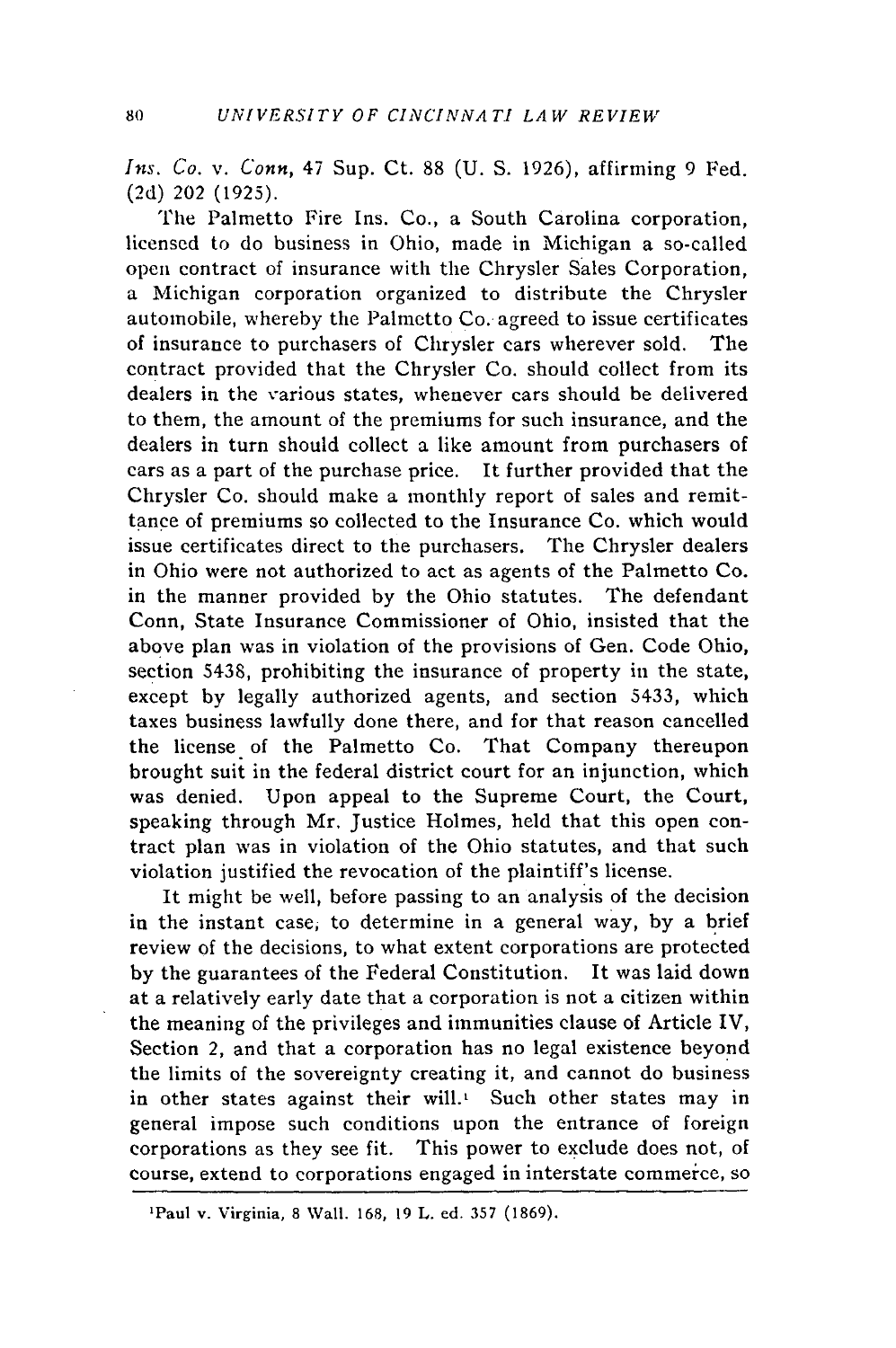far as their interstate business is concerned, nor to corporations chartered **by** the Federal Government for the accomplishment of its purposes. Nor do corporations come within the protection of the privileges and immunities clause of the Fourteenth Amendment, since that amendment was restrictively construed to limit only state action which impaired those privileges and immunities enjoyed by virtue of federal citizenship,<sup>2</sup> and a corporation is not a citizen. But a corporation is a *person* within the meaning of the due process and equal protection clauses of the Fourteenth Amendment.3 It follows that, until a foreign corporation is duly admitted to business in a state, it has no right to be there, and is not a *person* within the jurisdiction.<sup>4</sup> But when it is admitted and performs the conditions imposed upon it **by** state law, it in effect has a contract with the state and, during the period for which it is admitted, it falls within the equal protection clause.

Since a state is conceded to possess the absolute power to exclude foreign corporations from coming within its borders, save for the limited exceptions mentioned, it would seem necessarily to follow that there is no restriction upon the nature of the conditions it may attach to its permission to such corporations to enter the state. And it appeared for a time that this would be the view of the Supreme Court upon the question.' But after considerable vacillation, the Court has overruled its earlier utterances, and has definitely established the doctrine that a state cannot extort a waiver of constitutional rights as the price of its license to a foreign corporation.<sup>6</sup>

**A** state has no power to tax property or transactions beyond its jurisdiction.7 And the power of a state to exclude foreign corporations cannot be used to tax them upon property that upon established principles the state has no power to tax.<sup>8</sup> Nor

2The Slaughter-House Cases, **16** Wall. **36,** 21 L. **ed.** 394 **(1873).**

'County of San Mateo v. Southern Pac. R. R. **13** Fed. **722 (1882).**

'Pembina Consol. Silver **Min.** & Mill Co. v. Pennsylvania, 125 **U.** S. **181, 31** L. **ed. 650, 8** Sup. Ct. **737 (1888).**

'Security Mutual Life Ins. Co. v. Prewitt, 202 **U. S.** 246, **50 L.** ed. **1013, 6** Ann. Cas. **317 (1906).**

'Terral v. Burke Constr. Co. 257 U. **S.** 529, 66 L. ed. 352, 42 Sup. Ct. **188,** *21* **A.** L. R. **186** (1921).

7 Union Transit Co. v. Kentucky, 199 U. S. 194 (1905); Frick v. Pennsylvania, 268 U. **S.** 473, 69 L. **ed.** 1058, 45 Sup. Ct. 603 (1925).

8Western Union Tel. Co. v. Kansas, 216 U. S. **1,** 54 L. **cd.** 355, 30 Sup. Ct. 190 (1910).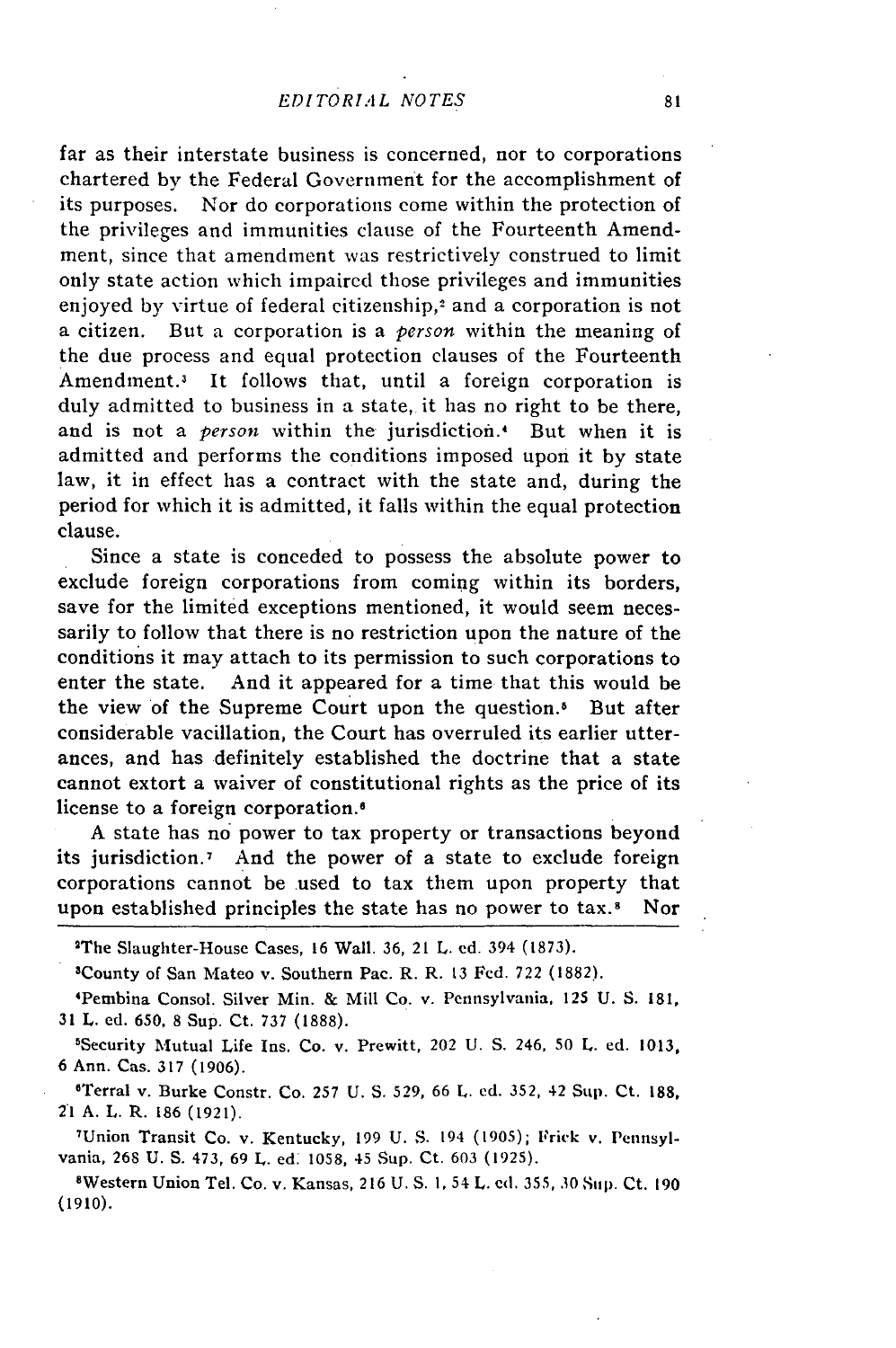can it use that power as a basis for regulating the conduct of such corporations in other jurisdictions, though they actually be doing business within the state making the attempt. But it can prevent a corporation doing business within the state save in the manner provided by its laws.

The language used by the lower court in the principal case suggests the view that, since the state of Ohio might have excluded the Palmetto Co. entirely, it might also limit its right to enter into lawful contracts of insurance without the state upon property situated within the state, as the price of its license to that corporation.1o To this extent its language is clearly in conflict with the decisions cited in the preceding paragraph, and is impliedly disapproved by Justice Holmes in his opinion.

Was the Palmetto Co., on the facts presented, actually doing business in Ohio, or proposing to do so, so as to come within its regulative and taxing powers? That question must be answered in the affirmative, as Justice Holmes recognizes, if the cancellation of the plaintiff's license is to be sustained. And it is submitted that that question should be given an affirmative answer. While it is true that the contract between the Palmetto and Chrysler Companies was a Michigan contract, still it did not of itself purport, nor did it operate to insure anything. No car was insured until actually sold by a dealer. The contract was merely an agreement to issue policies to persons to whom the dealers might sell cars. Consequently, a sale was necessary to impose any insurer's liability whatever upon the Palmetto Co.; it was equally essential to entitle it to a single dollar in premiums. Can there be any doubt that the insurance is placed by the Chrysler dealer in Ohio, as and when a sale is made there, and that the Michigan contract operates in effect to make him the agent of the Palmetto Co. for that purpose? If that be so, the plaintiff was doing business in Ohio, or proposing to do so, in a manner directly violative of the express provisions of the statutes, and its license was properly withdrawn.

It is to be regretted that Justice Holmes did not place the decision clearly and solely upon this basis, though it is believed it is the ground he had in mind. His language renders the problem unnecessarily difficult, and is confusing rather than clarifying.

<sup>&</sup>lt;sup>9</sup>New York, L. E. & W. R. R. v. Pennsylvania, 153 U. S. 628, 38 L. ed. 846, 14 Sup. Ct. 952 (1894); Fidelity & Deposit Co. of Maryland v. Tafoya, 46 Sup. Ct. 331 (March, 1926).

**<sup>109</sup>** Fed. (2d) 202, 204 (1925).